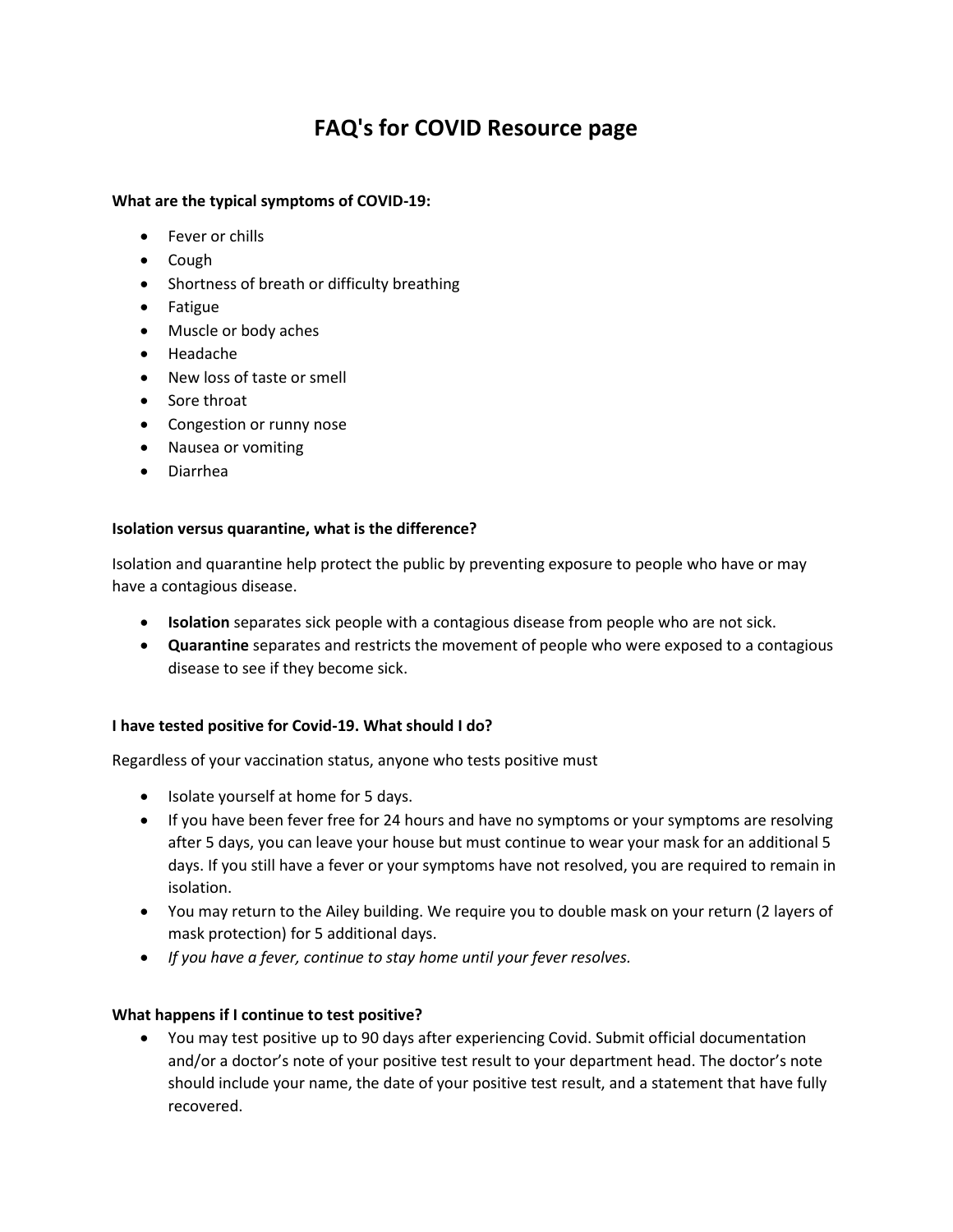## **I have been in contact with someone who tested positive. What should I do?**

- For vaccinated + boosted (those who completed the primary series of Pfizer or Moderna vaccine within the last 5 months or J & J in the last 2 months + a third additional shot)
	- $\circ$  You do NOT need to quarantine. Wear a mask when in public and monitor your symptoms. If you have no symptoms, get tested between day 3-5 after exposure (day of exposure is day 0). If you develop symptoms, get tested immediately and isolate yourself until you get your results. If you test positive, see *I've tested positive for Covid-19*.
- Vaccinated, but not boosted (completed the primary series of Pfizer or Moderna vaccine more than 5 months ago or J & J more than 2 months who is not eligible for third shot or who hasn't received it)
	- $\circ$  Separate yourself from the individual that tested positive and quarantine for 5 days from the last day of exposure to the individual. If you remain asymptomatic you may exit quarantine to get tested on day 5 but continue wear a mask around other for 5 more days. If your test is positive, see *I've tested positive for Covid-19*
	- $\circ$  If you cannot separate yourself from the positive individual (I.e you are the caregiver), then stay home with the infected individual for the duration of their isolation and begin your 5-day quarantine at the end of their isolation. See provided case example for clarification.

## **How do I count my quarantine or isolation days?**

- If you tested positive, the day of your positive test result, or the day of your first symptom is day 0.
	- $\degree$  Symptomatic case: You developed a cough on Saturday, June  $4<sup>th</sup>$ . You received a covid test on June 5<sup>th</sup> and your results came back positive on June 7<sup>th</sup>. Your day 0 is June 4<sup>th</sup> and day 5 is June 9<sup>th</sup>. You may exit isolation on Day 6, June  $10^{\text{th}}$ .
	- $\circ$  Asymptomatic case: You have no symptoms, but you received a covid test on June 5<sup>th</sup> and your results came back positive on June  $7<sup>th</sup>$ . Your day 0 for monitoring symptoms starts June 5<sup>th</sup> and your recommended testing window is between June 8<sup>th</sup>-10<sup>th</sup>.
	- o Exposure case: Please refer to *I have been in contact with someone who tested positive. What should I do?*

## **What to do for quarantine?**

- Stay home and away from other people for at least 5 days (day 0 is the date of your exposure). Wear a well-fitting mask when around others at home, if possible.
- If possible, stay away from people you live with, especially people who are at higher risk for severe disease or for getting very sick from COVID-19, as well as others outside your home throughout the full 10 days after your last close contact with someone with COVID-19.
- Do not travel during your 5-day quarantine period. It is best to wait until day 11 before traveling. If you must travel before the 10-days are completed, wear a well-fitting mask when you are around others for the entire duration of travel during.